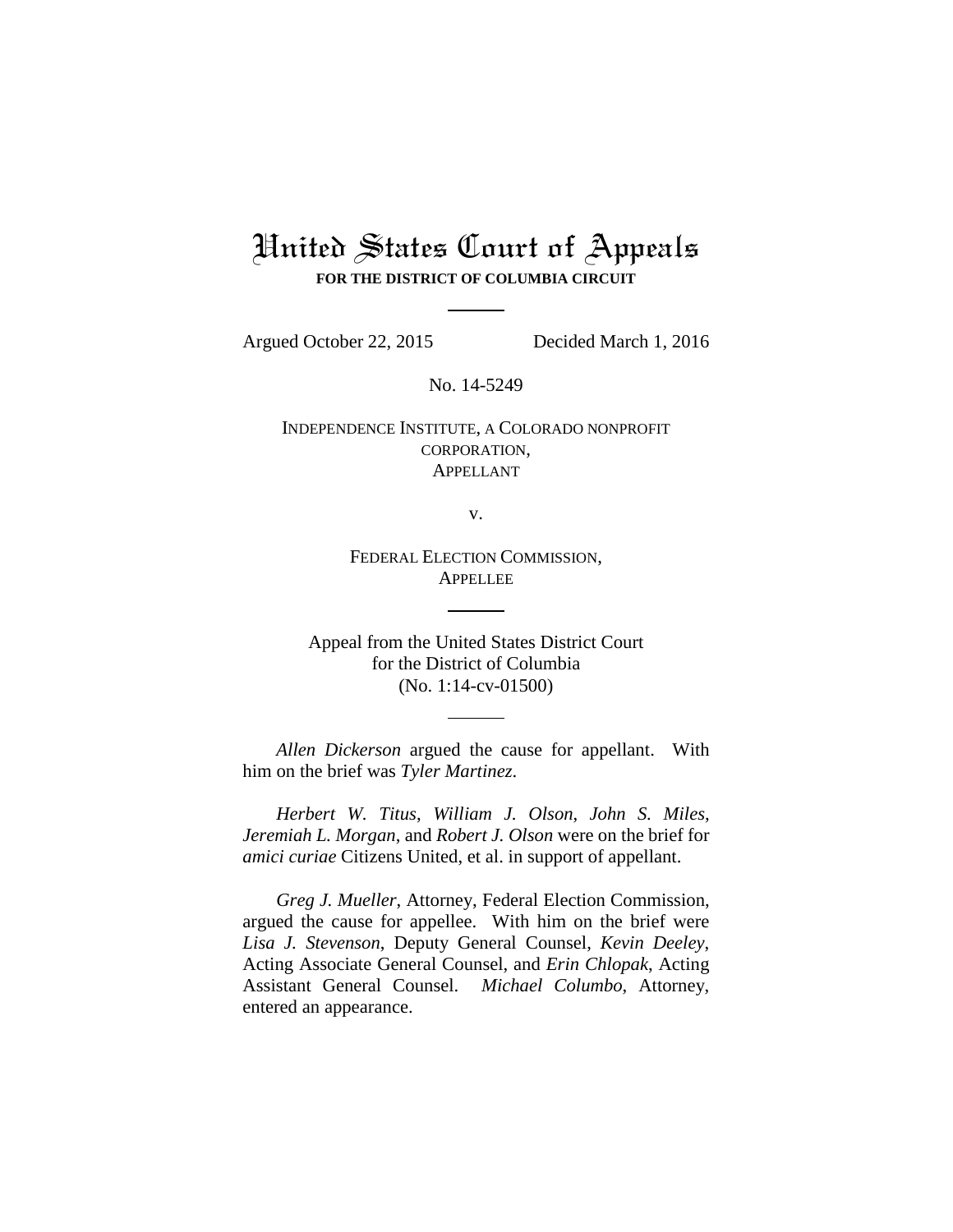*J. Gerald Hebert*, *Lawrence M. Noble*, *Scott L. Nelson*, *Fred Wertheimer*, *Donald J. Simon*, and *Charles Fried* were on the brief for *amici curiae* Campaign Legal Center, et al. in support of defendant-appellee.

Before: GRIFFITH, KAVANAUGH, and WILKINS, *Circuit Judges*.

Opinion for the Court filed by *Circuit Judge* KAVANAUGH, with whom *Circuit Judge* GRIFFITH joins.

Dissenting opinion filed by *Circuit Judge* WILKINS.

KAVANAUGH, *Circuit Judge*: The Bipartisan Campaign Reform Act of 2002, known as BCRA or the McCain-Feingold Act, requires speakers who make "electioneering communications" to disclose some of their donors. electioneering communication is a broadcast, cable, or satellite communication that refers to a candidate for federal office and is aired within 60 days of a general election. *See* 52 U.S.C. § 30104(f).

Independence Institute is a Section  $501(c)(3)$  nonprofit organization located in Colorado. In 2014, the Institute supported a proposed federal statute that would reform federal sentencing. Independence Institute wanted to run a radio advertisement in favor of the proposed law. The advertisement would encourage citizens to express their support of the law to Colorado's U.S. Senators, Mark Udall and Michael Bennet.

The Institute intended to air the advertisement in the fall of 2014. At that time, however, Senator Udall was running for re-election. The radio spot would therefore qualify as an electioneering communication within the meaning of BCRA.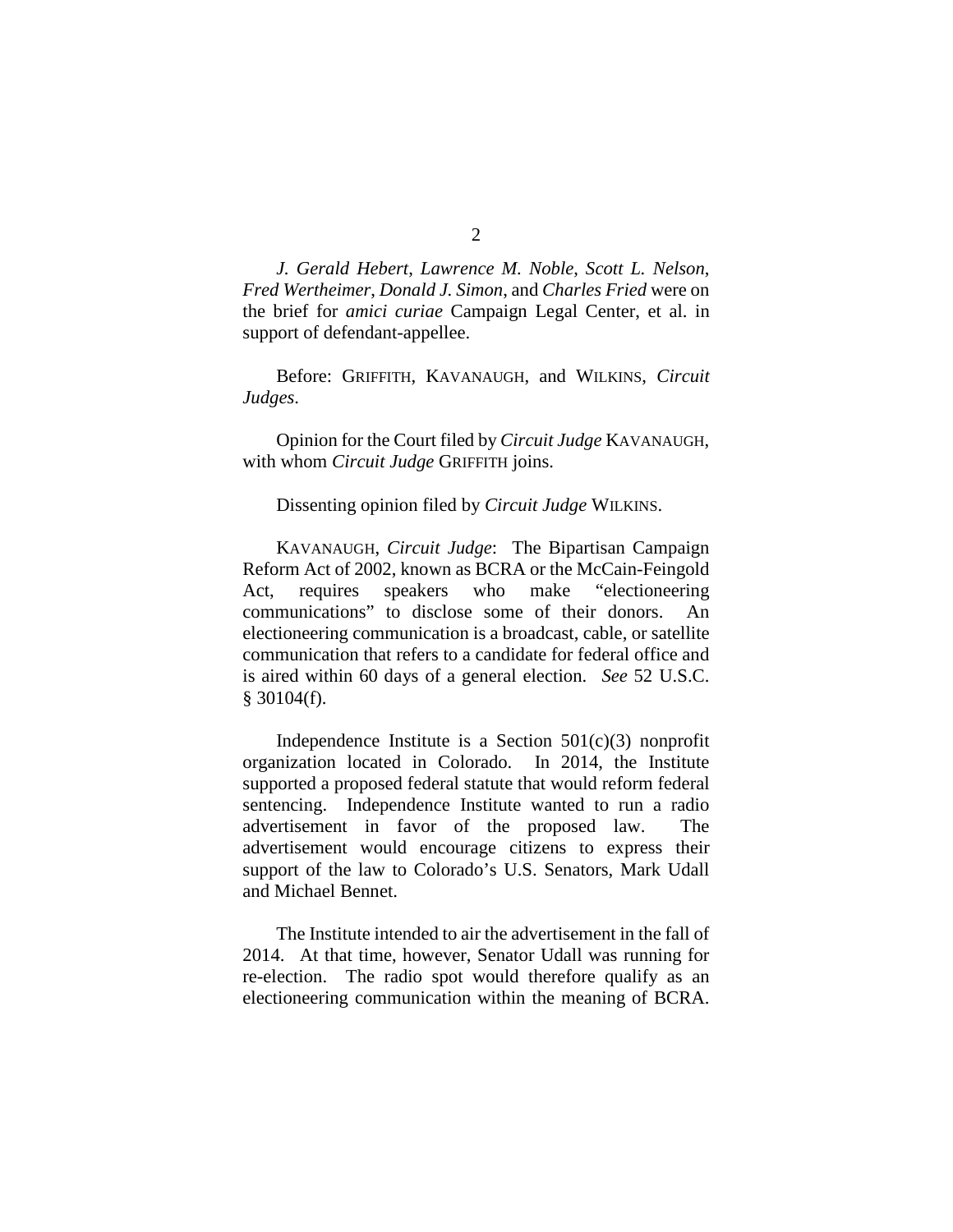As a result, Independence Institute would have to disclose some of its donors.

Independence Institute says that  $501(c)(3)$  nonprofit organizations possess a First Amendment right to air issue advertisements without disclosing their donors. Independence Institute therefore sued the FEC, arguing that BCRA's disclosure requirement was unconstitutional as applied to this situation.

The Institute asked the District Court to convene a three-judge district court pursuant to the statutory provision that requires three-judge district courts for constitutional challenges to BCRA. *See* 52 U.S.C. § 30110 note. But the District Court denied the Institute's request for a three-judge district court. On the merits, the District Court held that Independence Institute's claim was unavailing under *McConnell v. FEC*, 540 U.S. 93 (2003) and *Citizens United v. FEC*, 558 U.S. 310 (2010), which respectively upheld BCRA's disclosure requirement against a facial challenge and against one particular as-applied challenge. *See Independence Institute v. FEC*, 70 F. Supp. 3d 502, 506-15 (D.D.C. 2014).

On appeal, Independence Institute argues that the District Court erred in denying the request for a three-judge district court. Our review of that question is de novo. *See LaRouche v. Fowler*, 152 F.3d 974, 981-86 (D.C. Cir. 1998).

\* \* \*

On its face, BCRA requires that a three-judge district court adjudicate Independence Institute's First Amendment claim. The Act states that a constitutional challenge to one of BCRA's provisions "shall be heard by a 3-judge court convened pursuant to section 2284 of title 28." 52 U.S.C. § 30110 note.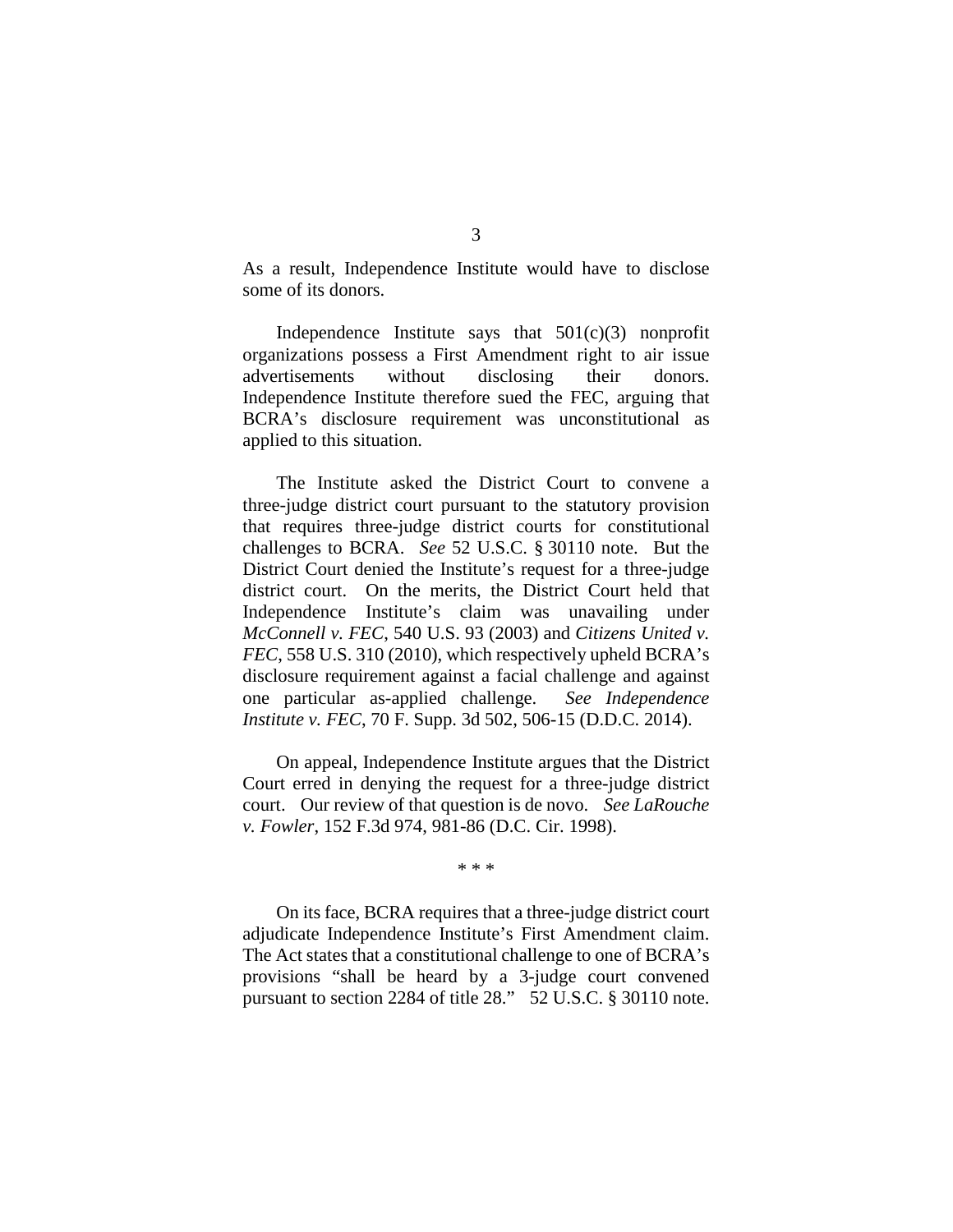Section 2284 also says "shall": A three-judge district court "shall be convened when otherwise required by Act of Congress," such as BCRA. 28 U.S.C. § 2284.[\\*](#page-3-0)

To be sure, Section 2284 is not absolute. It requires a three-judge district court "unless" the single district court judge "determines that three judges are not required." *Id.* But in its recent decision in *Shapiro v. McManus*, the Supreme Court interpreted that language to mean that the single district court judge should determine only "whether the 'request for three judges' is made in a case covered by  $\S 2284(a)$  – no more, no less." 136 S. Ct. 450, 455 (2015), slip op. at 5.

Because Independence Institute's complaint raises a First Amendment challenge to a provision of BCRA, Section 2284(a) entitles it to a three-judge district court.

 $\overline{a}$ 

<span id="page-3-0"></span><sup>\*</sup> In relevant part, the judicial review section of BCRA provides as follows: "(a) If any action is brought for declaratory or injunctive relief to challenge the constitutionality of any provision of this Act or any amendment made by this Act, the following rules shall apply: (1) The action shall be filed in the United States District Court for the District of Columbia and *shall be heard by a 3-judge court convened pursuant to section 2284 of title 28, United States Code*." 52 U.S.C. § 30110 note (emphasis added). In turn, 28 U.S.C. § 2284 provides in relevant part: "(a) A district court of three judges shall be convened when otherwise required by Act of Congress, or when an action is filed challenging the constitutionality of the apportionment of congressional districts or the apportionment of any statewide legislative body. (b) In any action required to be heard and determined by a district court of three judges under subsection (a) of this section, the composition and procedure of the court shall be as follows: (1) Upon the filing of a request for three judges, the judge to whom the request is presented shall, unless he determines that three judges are not required, immediately notify the chief judge of the circuit  $\ldots$ ." 28 U.S.C. § 2284.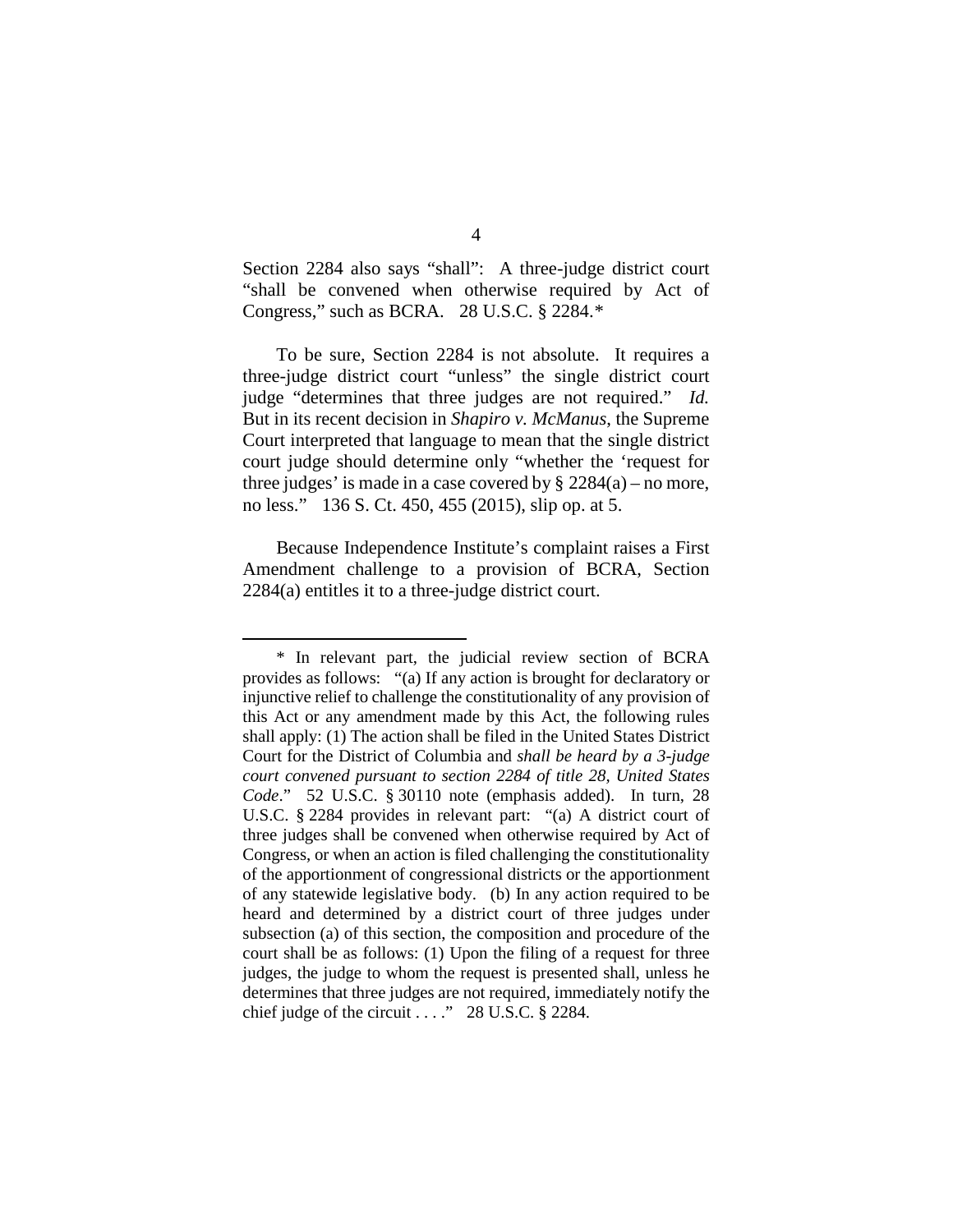The only remaining barrier to Independence Institute's request for a three-judge district court is the general jurisdictional requirement that a suit must raise a substantial federal question. As the Supreme Court explained in *Shapiro*: "Absent a substantial federal question, even a single-judge district court lacks jurisdiction, and a three-judge court is not required where the district court itself lacks jurisdiction of the complaint or the complaint is not justiciable in the federal courts." *Id.* at 455, slip op. at 5-6 (internal quotation marks omitted).

But as the *Shapiro* Court stressed, the exception for insubstantial claims is narrow. It applies only when the case is "essentially fictitious, wholly insubstantial, obviously frivolous, and obviously without merit." *Id.* at 456, slip op. at 7 (quoting *Goosby v. Osser*, 409 U.S. 512, 518 (1973)) (internal quotation marks omitted). The Supreme Court has emphasized, moreover, that "the adverbs" are "no mere throwaways": The "limiting words 'wholly' and 'obviously' have cogent legal significance." *Id.* (quoting *Goosby*, 409 U.S. at 518) (internal quotation marks omitted).

The bar that a complaint must clear is "low." *Id.* at 456, slip op. at 7. "Constitutional claims will not lightly be found insubstantial for purposes of the three-judge-court statute." *Id.* at 455, slip op. at 6 (alterations and internal quotation marks) omitted).

The FEC argues that Independence Institute's case fails to clear even that low bar because, according to the FEC, *McConnell* and *Citizens United* render Independence Institute's First Amendment claim "essentially fictitious, wholly insubstantial, obviously frivolous, and obviously without merit." *Id.* at 456, slip op. at 7; *see McConnell v.*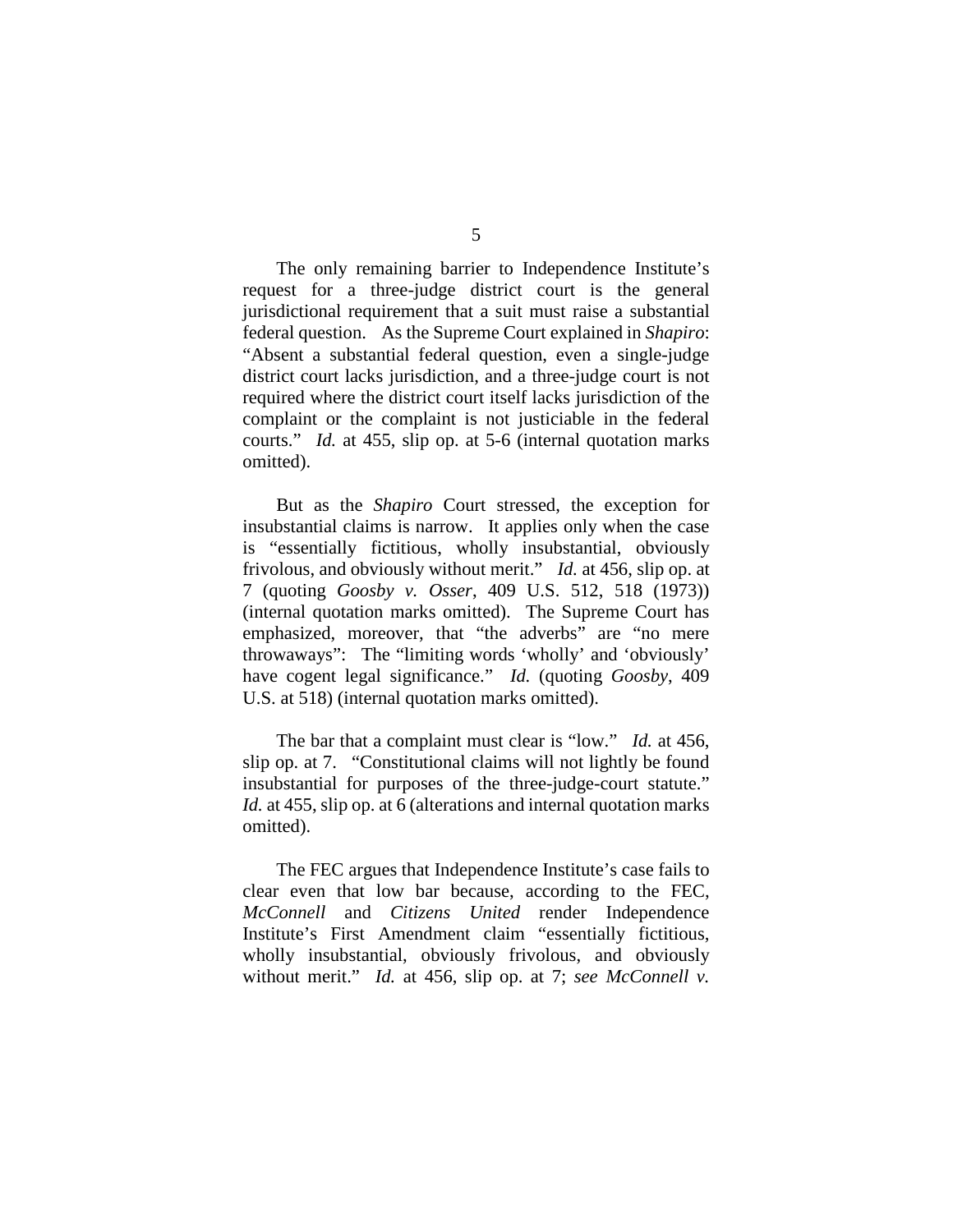## *FEC*, 540 U.S. 93, 196-99 (2003); *Citizens United v. FEC*, 558 U.S. 310, 366-69 (2010). We disagree.

BCRA requires speakers who make electioneering communications to disclose some of their donors. 52 U.S.C. § 30104. In *McConnell*, the Supreme Court rejected a facial challenge to BCRA's disclosure requirement. *See McConnell*, 540 U.S. at 196-99. But the Court allowed future as-applied challenges. *Id.* at 199. In *Citizens United*, the Supreme Court rejected one such as-applied challenge, which attempted to limit BCRA's disclosure requirement to those electioneering communications that constitute express advocacy or the functional equivalent of express advocacy for a candidate. *See Citizens United*, 558 U.S. at 368-69.

In this case, Independence Institute says that it is raising a different as-applied challenge to BCRA, and it asserts that *Citizens United* therefore is not controlling here. Independence Institute seeks to distinguish *Citizens United* on the ground that Independence Institute is a  $501(c)(3)$  charitable nonprofit organization, whereas Citizens United was a 501(c)(4) advocacy organization. According to Independence Institute,  $501(c)(3)$  charitable groups serve different purposes and have greater interests in privacy than do  $501(c)(4)$ advocacy groups. It argues, moreover, that the Government has less of an interest in publicly identifying the donors to 501(c)(3) groups. Independence Institute contends that the First Amendment therefore protects it against BCRA's disclosure requirement.

In *Citizens United*, the Supreme Court did not address whether a speaker's tax status or the nature of the nonprofit organization affects the constitutional analysis of BCRA's disclosure requirement. *See* 558 U.S. at 369. And the FEC cites no precedent from the Supreme Court (or any other court)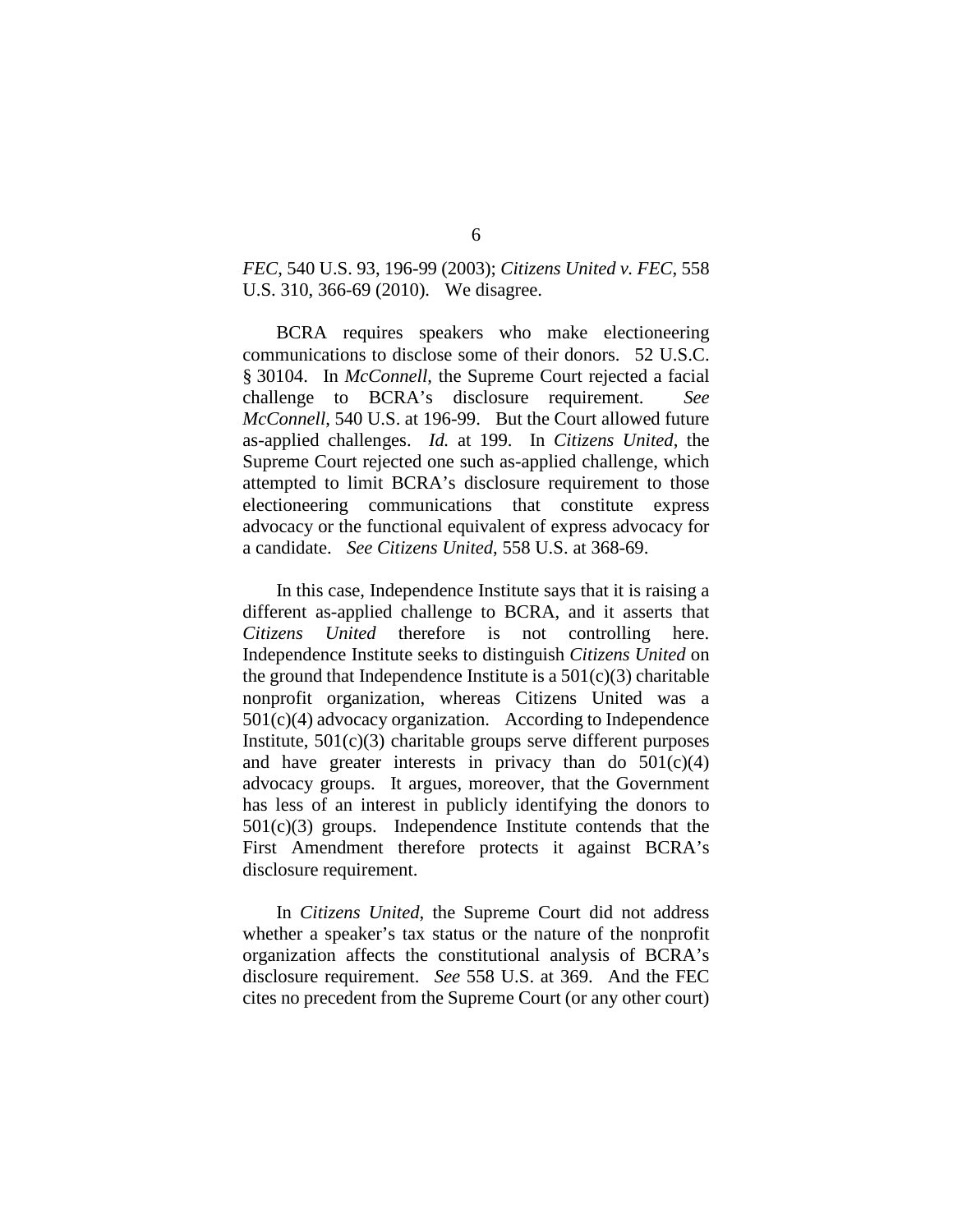rejecting the argument advanced here by Independence Institute. The nature of our system of legal precedent is that later cases often distinguish prior cases based on sometimes slight differences. *See, e.g.*, *Arizona Christian School Tuition Org. v. Winn*, 563 U.S. 125 (2011); *Michigan v. Bryant*, 562 U.S. 344 (2011); *see generally* Richard M. Re, *Narrowing Precedent in the Supreme Court*, 114 COLUM. L. REV. 1861 (2014). Here, we cannot say that Independence Institute's attempt to advance its as-applied First Amendment challenge is "essentially fictitious, wholly insubstantial, obviously frivolous, and obviously without merit." *Shapiro*, 136 S. Ct. at 456, slip op. at 7. That is not to suggest that Independence Institute's argument is a winner. Independence Institute's  $501(c)(3)$  argument may or may not prevail on the merits, but Section 2284 "entitles" the Institute to make its case "before a three-judge district court." *Id.*

Independence Institute also contends that the First Amendment bars compelled disclosure of donors unless the electioneering communication is unambiguously campaign-related. The FEC responds that *McConnell* and *Citizens United* squarely rejected that argument. *Cf. Republican National Committee v. FEC*, 130 S. Ct. 3544 (2010), *affirming Republican National Committee v. FEC*, 698 F. Supp. 2d 150, 156-58 (D.D.C. 2010) (rejecting this distinction of *McConnell* and *Citizens United*). We do not address that argument. Because Independence Institute has advanced at least one argument – the  $501(c)(3)$  argument – that is not "essentially fictitious, wholly insubstantial, obviously frivolous, and obviously without merit," the case must proceed to a three-judge court. *Shapiro*, 136 S. Ct. at 456, slip op. at 7. When a case falls within Section 2284 and requires a three-judge district court, "a single judge shall not . . . enter judgment on the merits" of any claim. 28 U.S.C. § 2284(b)(3); *see Shapiro*, 136 S. Ct. at 455, slip op. at 5.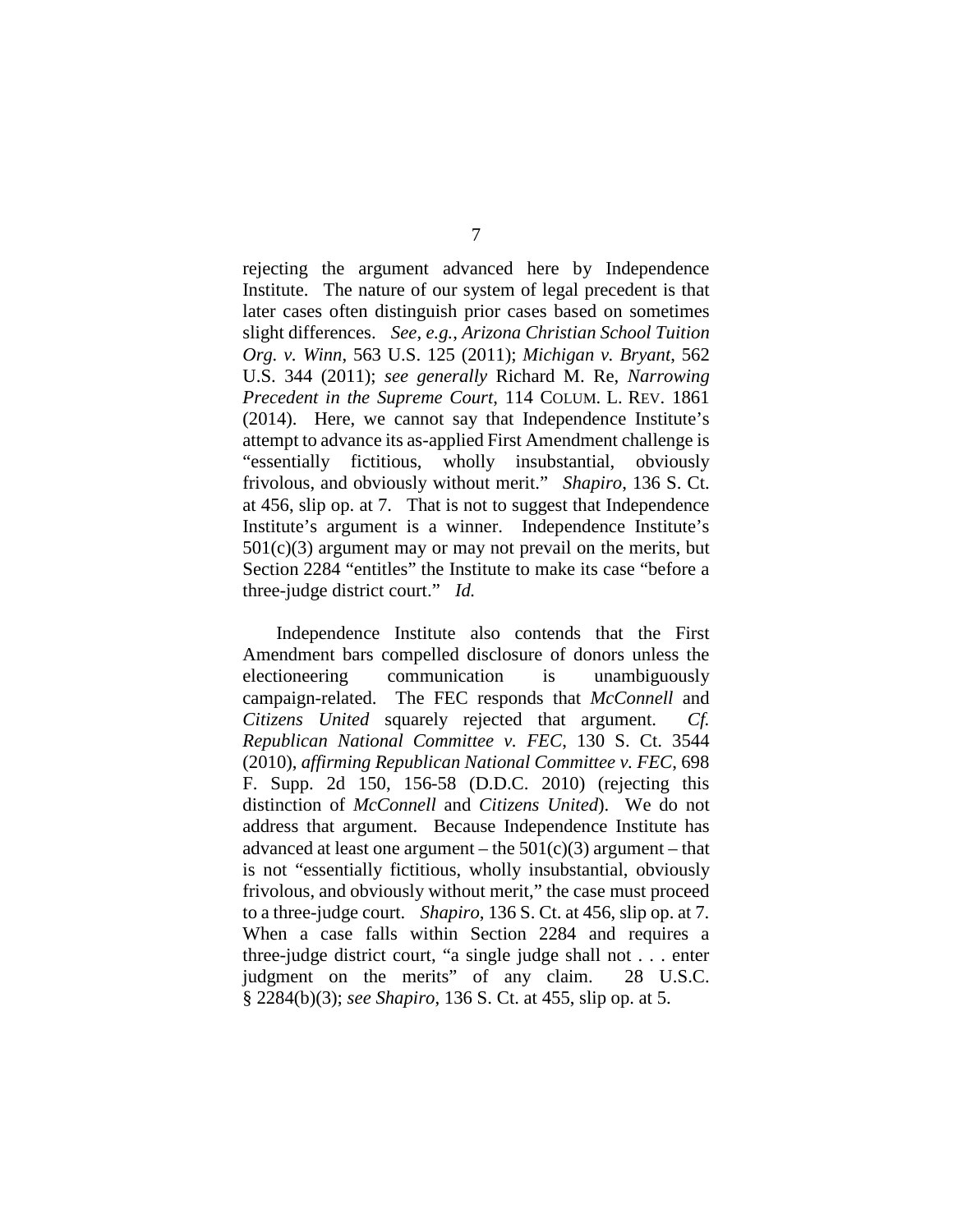Independence Institute is entitled to make its case to a three-judge district court. Therefore, we reverse the judgment of the District Court denying the request for a three-judge district court, vacate the judgment of the District Court in favor of the FEC, and remand the case to the District Court with directions for it to initiate the procedures to convene a three-judge district court.

*So ordered*.

8 \* \* \*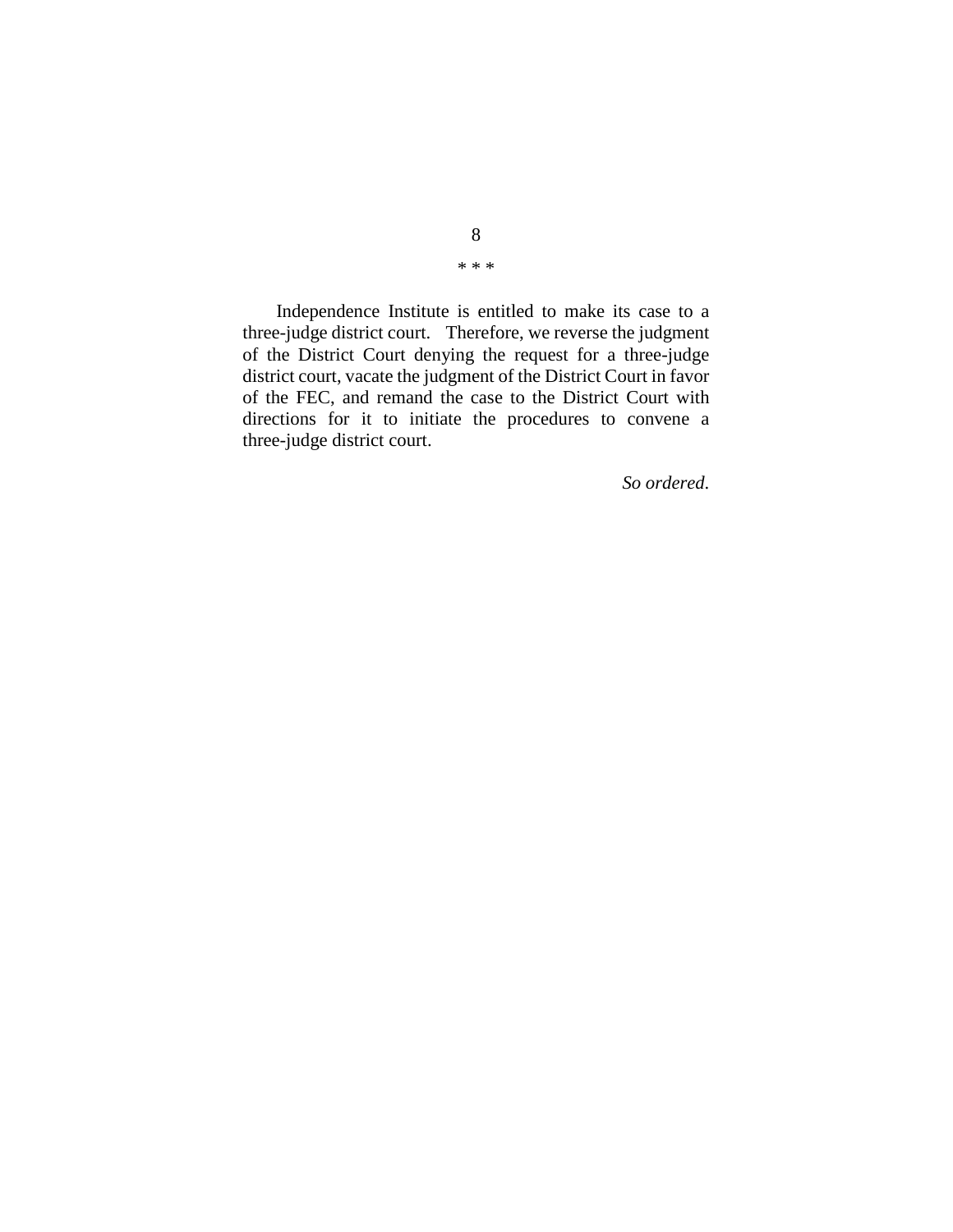WILKINS, *Circuit Judge*, dissenting: Independence Institute believes that the definition of "electioneering communication" under the Bipartisan Campaign Reform Act of 2002 ("BCRA"), as well as the Act's disclosure provisions for electioneering communications, is unconstitutionally overbroad. In my view, a misreading of *Buckley v. Valeo,* 424 U.S. 1 (1976), underpins and is fatal to both of these claims. As a result, I disagree that the several immaterial factual distinctions that the Institute offers to distinguish its challenge from that in *Citizens United v. FEC*, 558 U.S. 310 (2010), such as its tax status, can transform its case into one presenting a substantial constitutional question. *See Shapiro v. McManus*, 136 S. Ct. 450, 455-56 (2015).

The Institute's core contention in this lawsuit is that *Buckley* created an "unambiguously campaign related" gloss on the definition of electioneering communications. In its view, the only speech that should be considered an electioneering communication, and therefore trigger the BCRA's reporting and disclosure requirements, is speech that is "unambiguously related" to a campaign. The Institute filed a two-count complaint, and this reading of *Buckley* is central to both causes of action. In its first count, the Institute premised its attack on the definition of electioneering communication on "the dichotomy between issue speech and political speech in *Buckley*," Compl. ¶ 101, and it sought a declaration that its proposed advertisement does not constitute an "electioneering communication" under the BCRA, as properly defined, *id*. ¶¶ 113-114. In its second count, repeatedly citing *Buckley*, *id*. ¶¶ 120-122, the Institute attacked the BCRA disclosure requirements, alleging that "if a group does not have 'the major purpose' of political activity, only communications that 'expressly advocate the election or defeat of a clearly identified candidate' are subject to disclosure," *id*. ¶ 122 (citing *Buckley*, 424 U.S. at 80).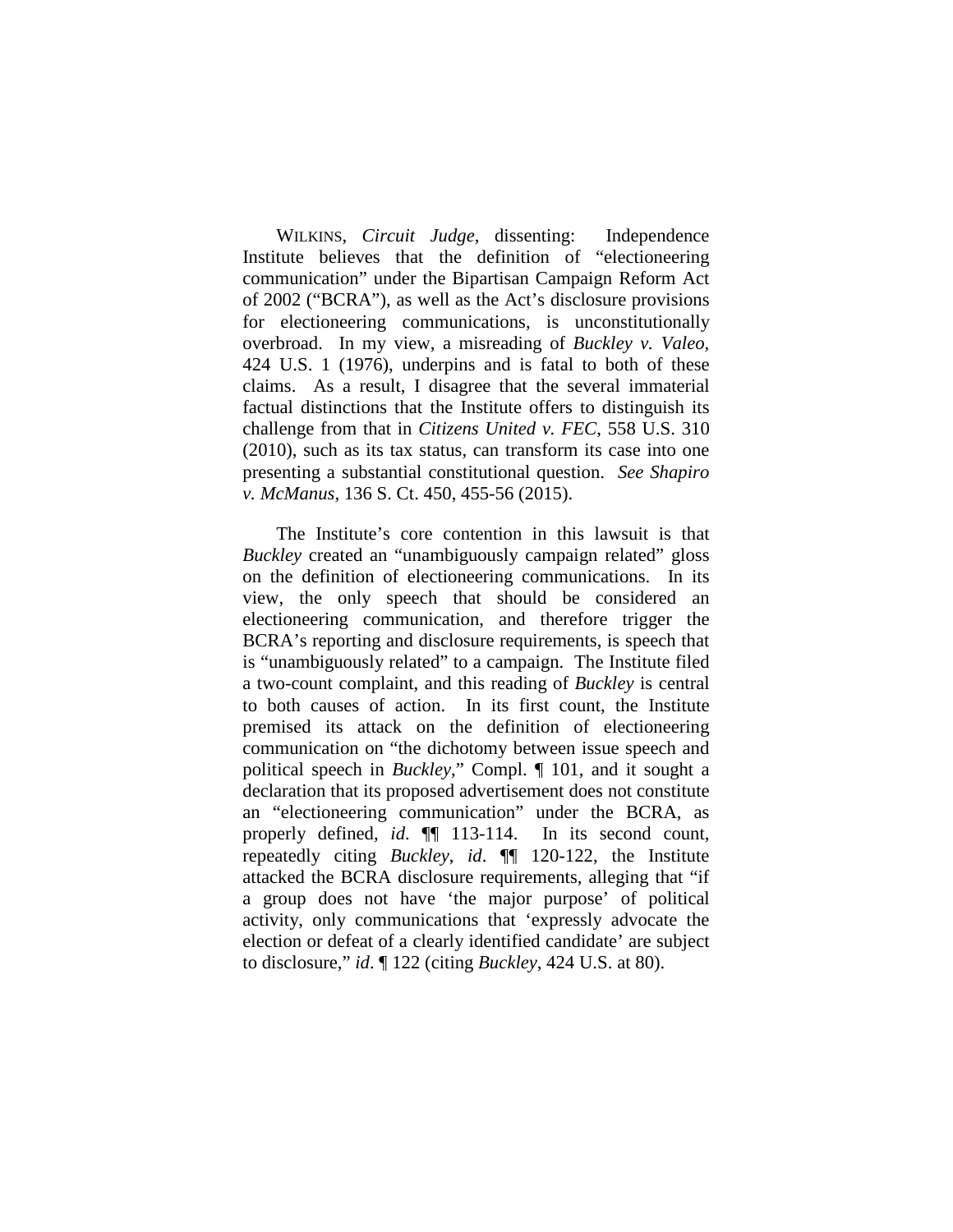Accordingly, the Institute made *Buckley* its centerpiece in its briefing before the district court. It urged that the BCRA's definition of electioneering communication "impermissibly blurs the line between candidate advocacy, which may be regulated, and issue advocacy, which generally cannot." *See* Mot. Prelim. Inj. 22 (citing *Buckley*, 424 U.S. at 42-44). The Institute's argument on disclosure was that no Supreme Court case since *Buckley* did away with the "unambiguously campaign related standard," and that in particular "[t]he disclosure upheld in *Citizens United* was for donors who explicitly contributed for a communication that is the functional equivalent of express advocacy—not genuine issue speech." *Id.* at 14; *see also* Appellant Br. 34 ("Neither *Citizens United* nor *McConnell* modified *Buckley*'s 'unambiguously campaign related' limitation.").

There's only one problem – the Institute's reading of *Buckley* is squarely foreclosed by subsequent Supreme Court precedent. In *McConnell v. FEC*, the Court called the argument that *Buckley*'s constitutional holding requires a gloss on the BRCA's definition of "electioneering communication" to permit "so-called issue advocacy" a "misapprehen[sion] [of] our prior decisions," and rejected the idea that "*Buckley* drew a constitutionally mandated line between express advocacy and so-called issue advocacy." 540 U.S. 93, 190 (2003), *overruled on other grounds by Citizens United v. FEC*, 558 U.S. 310 (2010); *id.* ("[T]he express advocacy restriction was an endpoint of statutory interpretation, not a first principle of constitutional law.").

More troublingly, the Institute asks us to overlook the fact that the Supreme Court expressly rejected its broader argument in *Citizens United*. There, the Court said: "The principal opinion in [*FEC v. Wisconsin Right to Life, Inc.*, 551 U.S. 449 (2007)] limited 2 U.S.C. § 441b's restrictions on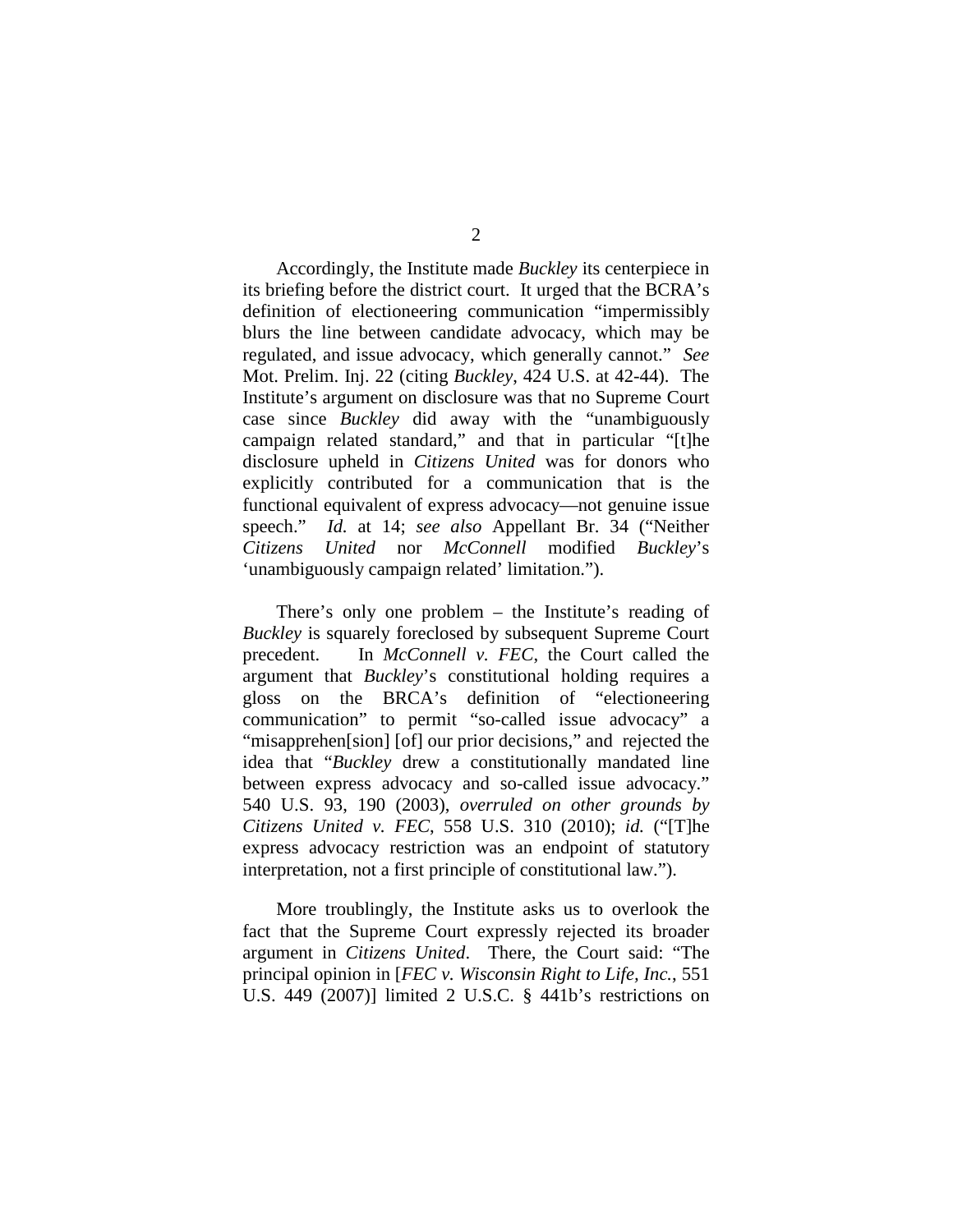independent expenditures to express advocacy and its functional equivalent. *Citizens United seeks to import a similar distinction into BCRA's disclosure requirements. We reject this contention*." *Citizens United*, 558 U.S. at 368-69 (citation omitted) (emphasis added).

I do not see how this lawsuit even "clears *Goosby*'s low bar" of substantiality. *Shapiro*, 136 S. Ct. at 456 (citing *Goosby v. Osser*, 409 U.S. 512 (1973)). Both claims raised by the Institute rely upon the contention that the BCRA's disclosure provisions should only apply to unambiguously campaign related speech, but the "unsoundness [of that argument] so clearly results from the previous decisions of [the Supreme] Court as to foreclose the subject and leave no room for the inference that the questions sought to be raised can be the subject of controversy." *Goosby*, 409 U.S. at 519 (quoting *Ex parte Poresky*, 290 U.S. 30, 32 (1933), quoting in turn from *Hannis Distilling Co. v. Baltimore*, 216 U.S. 285, 288 (1910)).

There is an important difference between a plaintiff who offers a novel argument seeking to extend a holding, dictum, or even a suggestion from a previous majority or separate opinion, and a plaintiff who repackages an already foreclosed legal theory. The substantial federal question standard charges us with distinguishing between the two. The majority opinion evades the question of whether the "unambiguously campaign related" argument is insubstantial, and focuses instead on the factual distinction of the Institute's tax status. Majority Op. at 6-8. But what the Institute has never explained in its briefing, and what the majority does not explain in its opinion, is how the Institute can prevail on either of its causes of action without prevailing on its core contention that electioneering communications under the BCRA must be limited to speech that is "unambiguously